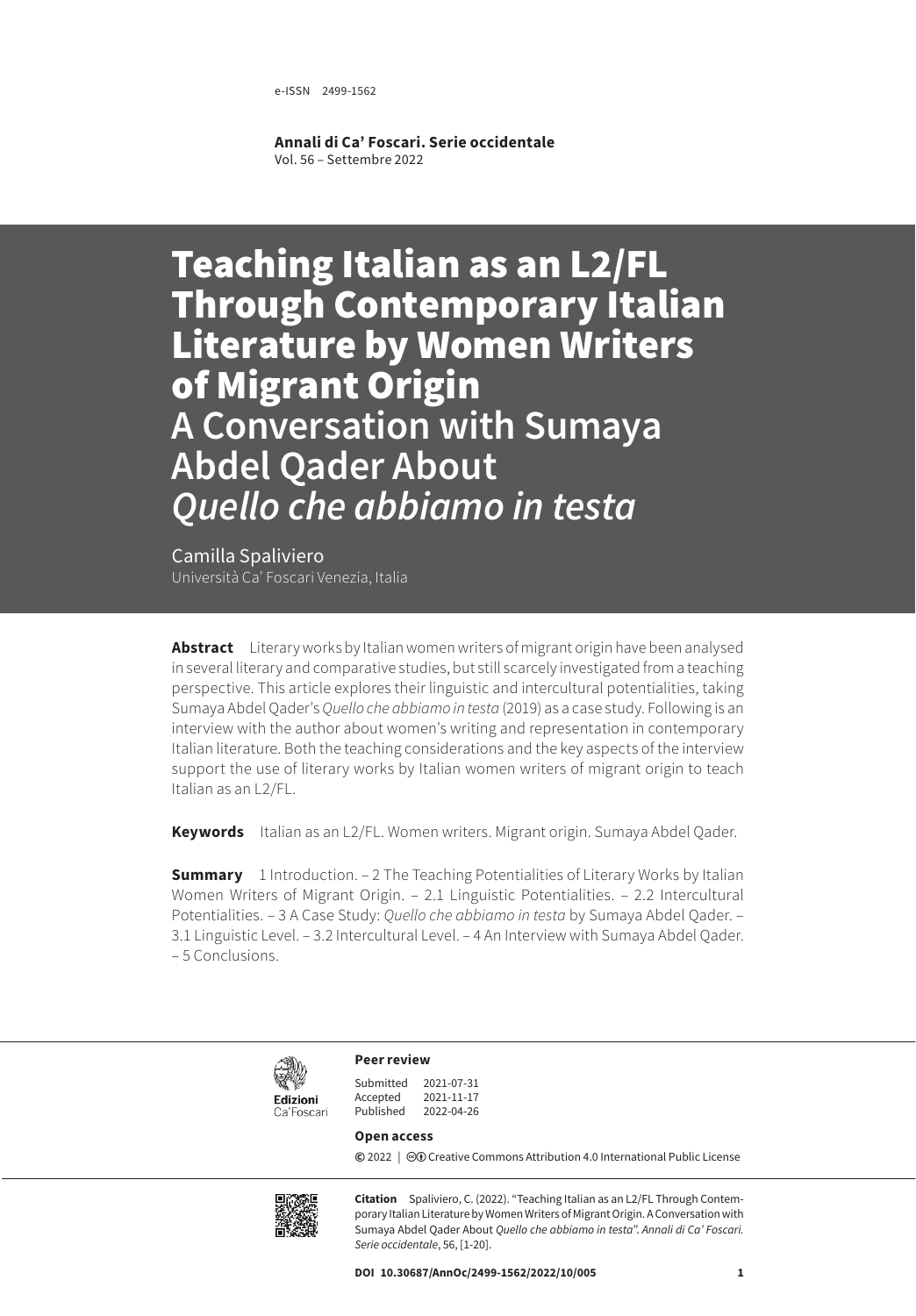## <span id="page-1-0"></span>1 Introduction

Several literary and comparative studies have examined literary works by immigrant and Italian women writers of migrant origin, focusing on the gender dimension (Carroli 2010; Curti 2011; Paynter 2017) and including interviews with the authors (Comberiati 2009; Camilotti, Zangrando 2010; Miceli 2019). Nevertheless, the didactic use of these literary productions has been scarcely researched for the teaching of Italian as a Second and Foreign Language (henceforth L2 and FL). Although investigations have dealt with the pedagogical potentialities of migration literature (Cuconato 2017), a reduced number of textbooks of Italian as an L2/FL includes them (Borri, Bertini 2016; Di Filippo, Di Florio 2017; Bertolio 2021), and empirical research is just partially developed in the L2 perspective (Camilotti, Civai 2018; Zannoni, Sirotti 2019).

This article contributes to promoting the use of literary works by Italian women writers of migrant origin to teach Italian as an L2/FL. To do so, it will explore their linguistic and intercultural potentialities by considering Sumaya Abdel Qader's novel *Quello che abbiamo in testa*<sup>1</sup> (2019) as a case study. These topics will be further developed throughout the interview with the author. The goal is to provide both theoretical reflections and didactic suggestions to design and implement pedagogical practices in Second Language Acquisition (henceforth SLA).

## 2 The Teaching Potentialities of Literary Works by Italian Women Writers of Migrant Origin

Using literature in the L2/FL classroom brings several benefits to SLA (Carroli 2008; Paran 2008; Parkinson, Reid Thomas 2010; Di Martino, Di Sabato 2014; Tsang, Paran, Lau 2020). It enhances the development of linguistic and communicative competence, fosters historical-cultural enrichment, and encourages the development of intercultural reflections (Gonçalves Matos 2012; 2020; Spaliviero 2020; Ballester, Spaliviero 2021).

Employing women writers' literary works provides the added value of drawing attention to gender issues. Besides the possibility of reflecting on female representations, it fosters the acquisition of the critical tools needed to observe the present reality and to question the current social system (Sapegno 2014).

1 'What we wear on our Heads' (transl. by the Author).

I wish to express my heartfelt gratitude to Sumaya Abdel Qader for the generosity of her time and words.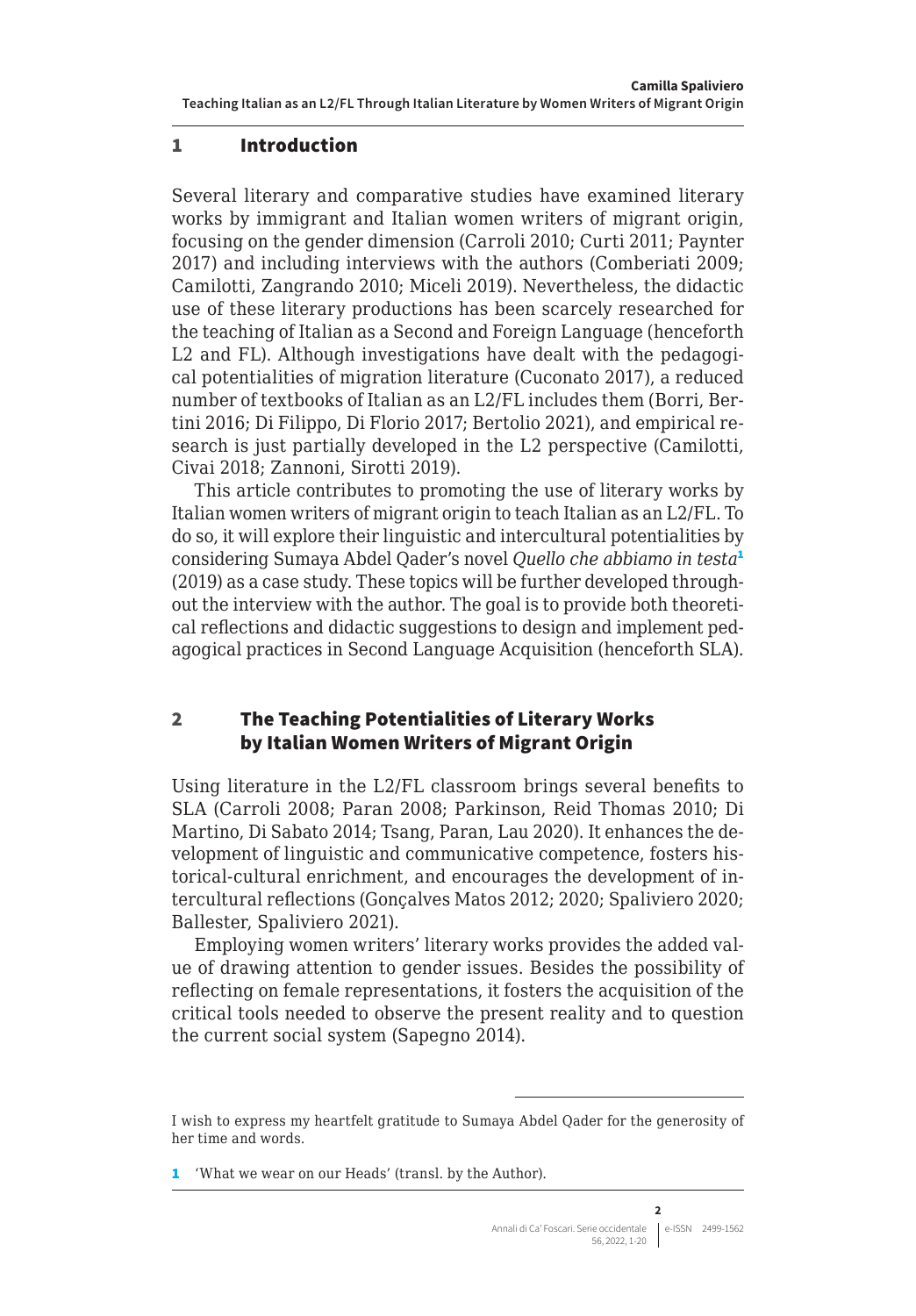<span id="page-2-0"></span>The further selection of Italian women writers of migrant origin's productions promotes SLA and gender education from an intercultural perspective. Within the contexts of foreign immigration to Italy (L2 perspective) and of Italian emigration abroad (FL perspective), these texts increase the awareness of the intersections between gender issues and discrimination, marginalisation, and exclusion processes caused by different linguistic and cultural traditions, and religious beliefs (Coppola, Sabelli 2014).

The combination of SLA, gender education, and the analysis of the multilingual and multicultural identities of Italian women writers of migrant origin, as well as those of their characters, aims to challenge stereotypes and prejudices, demonstrate women's social role in fostering the intercultural dialogue, and envision inclusive cities.

# **2.1 Linguistic Potentialities**

The acquisition of communicative competence in an L2/FL should include the development of the capacity of reading literary works, since literature fosters the improvement of linguistic abilities and provides evidence of the close connection between language and culture (Carroli 2008; Paran 2008; Di Martino, Di Sabato 2014; Tsang, Paran, Lau 2020).

Literary works by Italian women writers of migrant origin reveal their multilingual background, which contributes to enriching the Italian language, fostering characters' realistic representations, and portraying the linguistic heterogeneity of contemporary Italy. The influence of the first language of writers' parents is evident in the insertion of non-Italian lexemes connected to cultural-specific elements of the family's country of origin (religion, food, clothes, etc.) (Ferrari 2020). Moreover, the reference to the parents' mother tongue deals with the use of phraseological expressions, cultural-specific formulas, social rituals (such as the act of greetings), and involves the development of metalinguistic reflections. These inclusions show both the absence of equivalent words in Italian and the linguistic and cultural heritage of non-Italian speech communities. Thus, literary multilingualism reflects the co-existence of diverse social habits and cultural traditions within the same national territory. Finally, the insertion of Italian incorrect word and sentence structures caused by the interference of the non-native Italian characters' mother tongue is less present than the previous immigrant writers' productions since for most literary figures Italian is no longer an L2 but an L1.

Moreover, the language of these literary productions is often integrated by Italian linguistic varieties and other foreign languages, that both reinforce the multilingual nature of these texts and reveal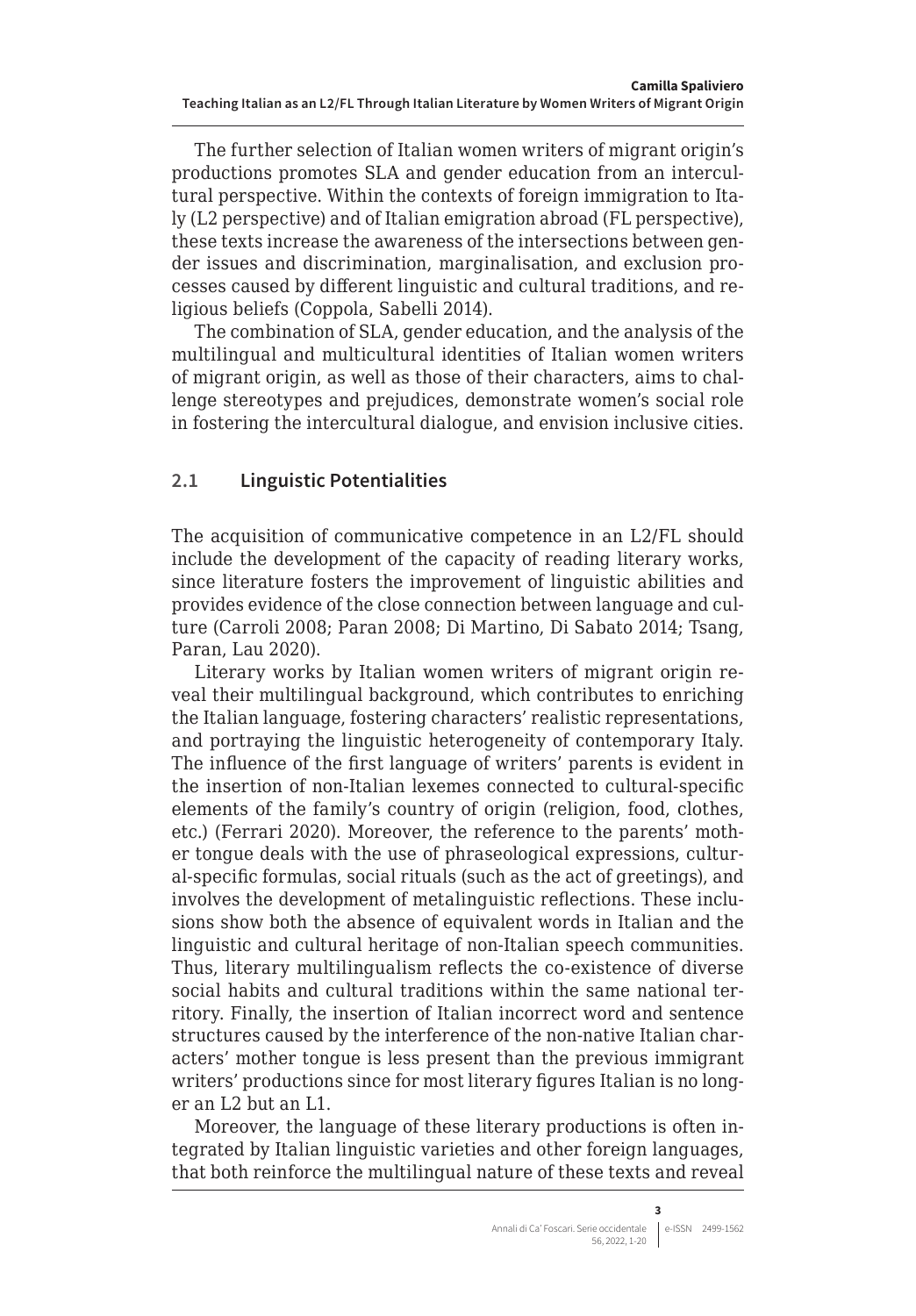the linguistic diversity of the peninsula. At a diachronic level, these texts include regional varieties, popular words and phrases belonging to family registers, and dialect expressions. At a diatopic level, the insertion of regional Italian varieties deals with specific lexical and syntactical choices. In turn, the introduction of regional and local dialects is associated with the expression of emotively loaded concepts, exclamations, and interjections (Kiemle 2011). These discourse markers are often transferred through the code-switching phenomena from standard Italian to the diatopic varieties of the characters' regional contexts. The additional presence of other foreign language terms and idioms confirms the existence of a global communicative reality, marked by linguistic contacts and loanwords through mass media (Serianni, Antonelli 2011), and is connected to a more in-depth knowledge of foreign languages by the younger generation, that also appear as literary figures. Young characters' dialogues reproduce a simulated orality thanks to the combined use of both slang words and foreign language terms, that define their affiliation with a specific generation. At a diaphasic level, this literature involves the whole range of Italian linguistic registers. Depending on the communicative situation, the Italian literary language varies from a formal to an informal register, up to a daily and colourful colloquial one. At a diastratic level, literary figures' characterisation is as realistic as their ways of expression reflect their membership to a certain social stratum.

On this basis, in the L2/FL classroom, literary works by Italian women writers of migrant origin expose students to the multilingual and multicultural features of contemporary Italian language, while contributing to renewing it. Besides supporting the acquisition of standard Italian, these texts allow the students both to focus on linguistic phenomena and to reflect on their cultural implications, enhancing the development of sociolinguistic, pragmatic, and intercultural competences. The linguistic potentialities of using these literary productions consist in the opportunity to train:

- a. receptive language skills: by developing reading strategies dealing with both literal and inferential understanding, expanding the vocabulary, recognising diverse linguistic registers, and reinforcing listening abilities by teachers' and writers' reading aloud;
- b. productive language skills: by students' reading aloud, engaging in monologue activities, and experimenting with creative writing.

In addition, employing these literary productions gives the students the possibility of learning about women writers' cultural backgrounds and gaining intercultural awareness of their multiple world perceptions that stand behind the use of certain words or expres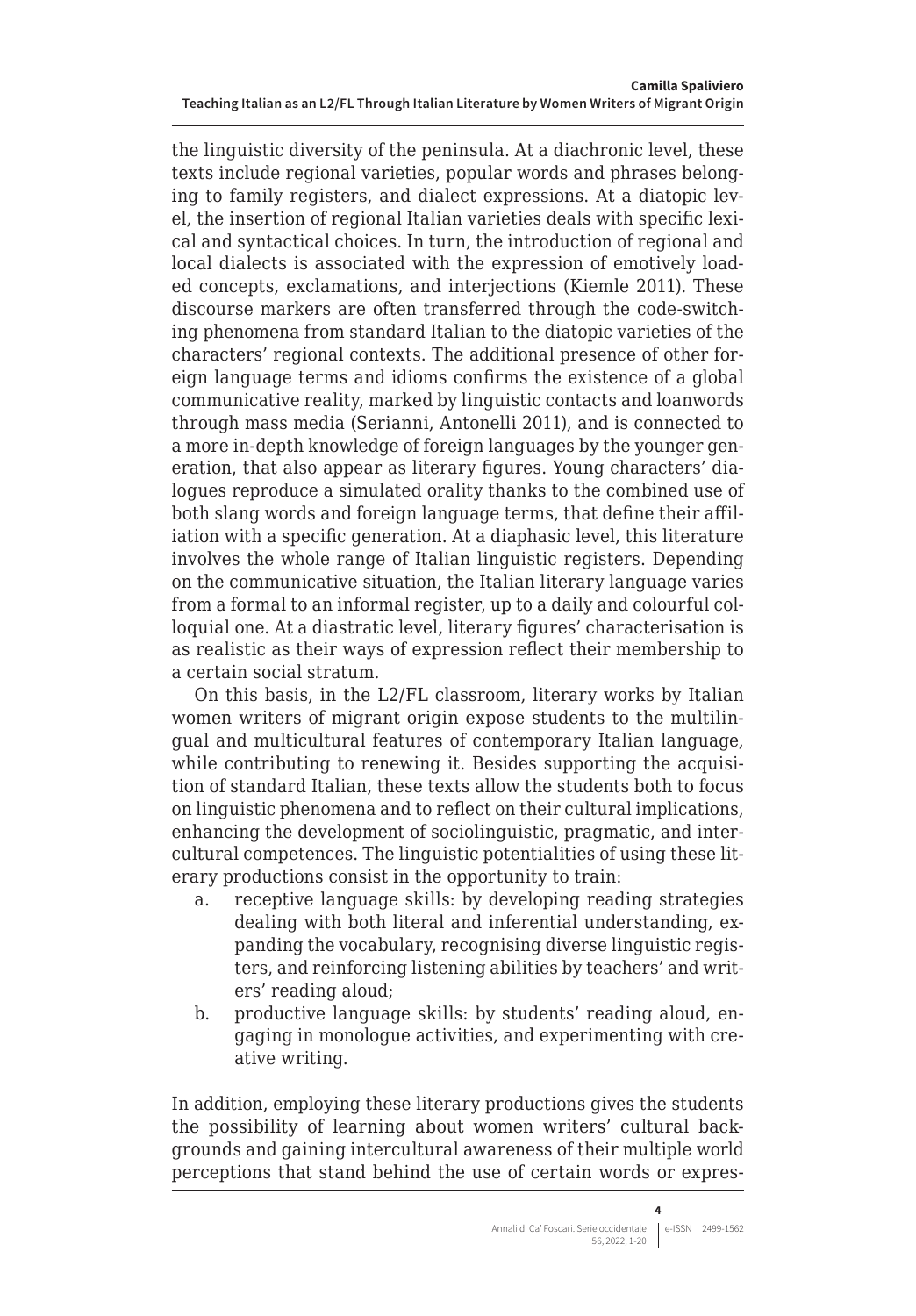sions. Multilingualism fosters both the analysis of the Italian sociolinguistic and pragmatic rules that establish the appropriateness and the efficacy of a communicative act within specific social events, and the reflection on the use of the above-mentioned linguistic variants according to temporal, spatial, social, and contextual variables (Danesi, Diadori, Semplici 2018). This aspect is particularly useful in the FL perspective, where the linguistic input is generally correct thanks to teachers' mediation and the adoption of textbooks, but also inauthentic. Concurrently, it is also suitable for the L2 perspective, where the linguistic input is authentic thanks to its availability within the environment, but often incorrect unless its carefully analysed at linguistic, sociolinguistic, and pragmatic levels (Balboni 2014).

The teaching techniques to train students' linguistic, sociolinguistic, pragmatic, and intercultural competences correspond to activities before, during, and after reading a selected excerpt.

The teaching techniques to employ before approaching the text include open questions on students' experiences connected to the main literary topics; brainstorming on literary key words; combinations of images and words taken from the excerpt; and predictions on the literary content based on the paratext (cover, title, author of the book, etc.). Students can be asked to think about their previous experiences with either multilingual contexts or the first language of writer's family; to write/say all the known Italian words and expressions associated with a specific linguistic register or youth language; and to combine images and popular words in regional and dialect varieties.

The teaching techniques to use during and after reading aim at verifying the global and the analytical comprehension. They evolve from general activities, such as hypothesis testing, filling out grids and tables, answering closed and open questions, to targeted exercises, like identifying specific terms and idioms in the text, groupings, and matching words and definitions. In order to test the understanding of specific lexical and cultural items, students can be asked to underline all the terms in the mother tongue of the writers' family, Italian linguistics varieties, or youth languages; to highlight diverse varieties of Italian linguistic registers; to group the multilingual words and expressions into different homogeneous sets; to match words in the same language or variety with their standard Italian translations.

The teaching techniques to use after reading comprise students' reading aloud, elaborating monologues, and experimenting with creative writing. Students can be asked to produce a correct, appropriate, and effective discourse by re-utilising the previously analysed words and expressions; and to re-write the excerpt varying some elements, such as the linguistic registers (from informal to formal), and varieties (from youth language slang to standard Italian).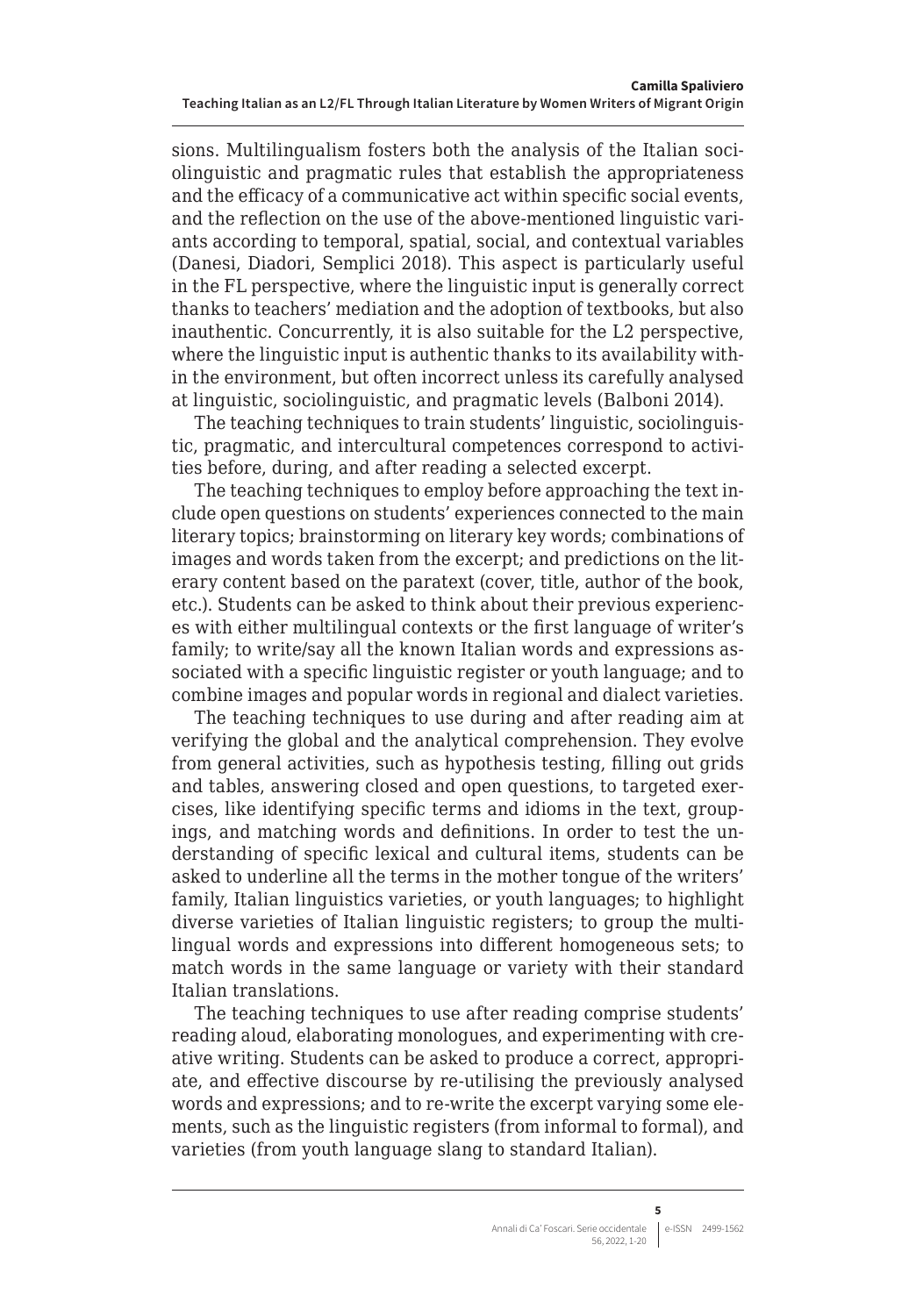## <span id="page-5-0"></span>**2.2 Intercultural Potentialities**

Literature enhances the development of contextualisation and relational abilities, that form part of the acquisition of communicative competence in an L2/FL (Gonçalves Matos 2012; 2020; Spaliviero 2020; Ballester, Spaliviero 2021). Contextualising literary works permits an in-depth understanding of their original meanings with respect to the historical and cultural reference framework, and to the author's biography. Literature also fosters the opportunity to discuss stereotypes and prejudices using relational abilities in order to overcome such superficial visions.

Literary works by Italian women writers of migrant origin are characterised by a multicultural essence that contributes to combining gender and intercultural dimensions, overcoming the anachronistic perception of national identities, and stimulating reflections on Italian multiethnic society. They foster the development of an empathetic attitude towards a socio-cultural group (represented by both the writers and their characters) which lives a double condition of disadvantage, for being women and of migrant origin, that exposes them to gender and racial discriminations. Concurrently, they are an empowerment tool, since they draw attention to the high number of Italian women of migrant origin writers, and contrast to the widespread ethnocentric and prejudicial visions of foreign women (Camilotti, Zangrando 2010).

Furthermore, they promote an in depth debate on the so-called 'second generations', who represent a fully-fledged part of the Italian society. While supporting the re-consideration of the 'Italianness' concept, they turn the spotlight on the political, legal, and administrative situation that Italian people born from immigrant families have to face in daily life (Coppola, Sabelli 2014).

The combination of gender and intercultural dimensions promotes the use of an intersectional perspective to analyse literary works by Italian women writers of migrant origin that connects gender topics to other categories, such as social status, religious belief, and ethnic background (Coppola, Sabelli 2014). As a result, multicultural characters are interpreted through their double role of product and producer of relationships within an authentic consideration of Italian socio-cultural dynamics (Camilotti, Crivelli 2017).

In this scenario, in the L2/FL classroom literary works by Italian women writers of migrant origin reflect the multicultural features of the contemporary Italian society, while questioning and reshaping its national identity. Despite their fictional nature, these texts foster the development of students' cognitive and emotional skills aimed at critically understanding the real world, at considering diversity as an intrinsic Italian socio-cultural feature, and at overcoming the cultural differences that are not so easily addressed in daily life. The in-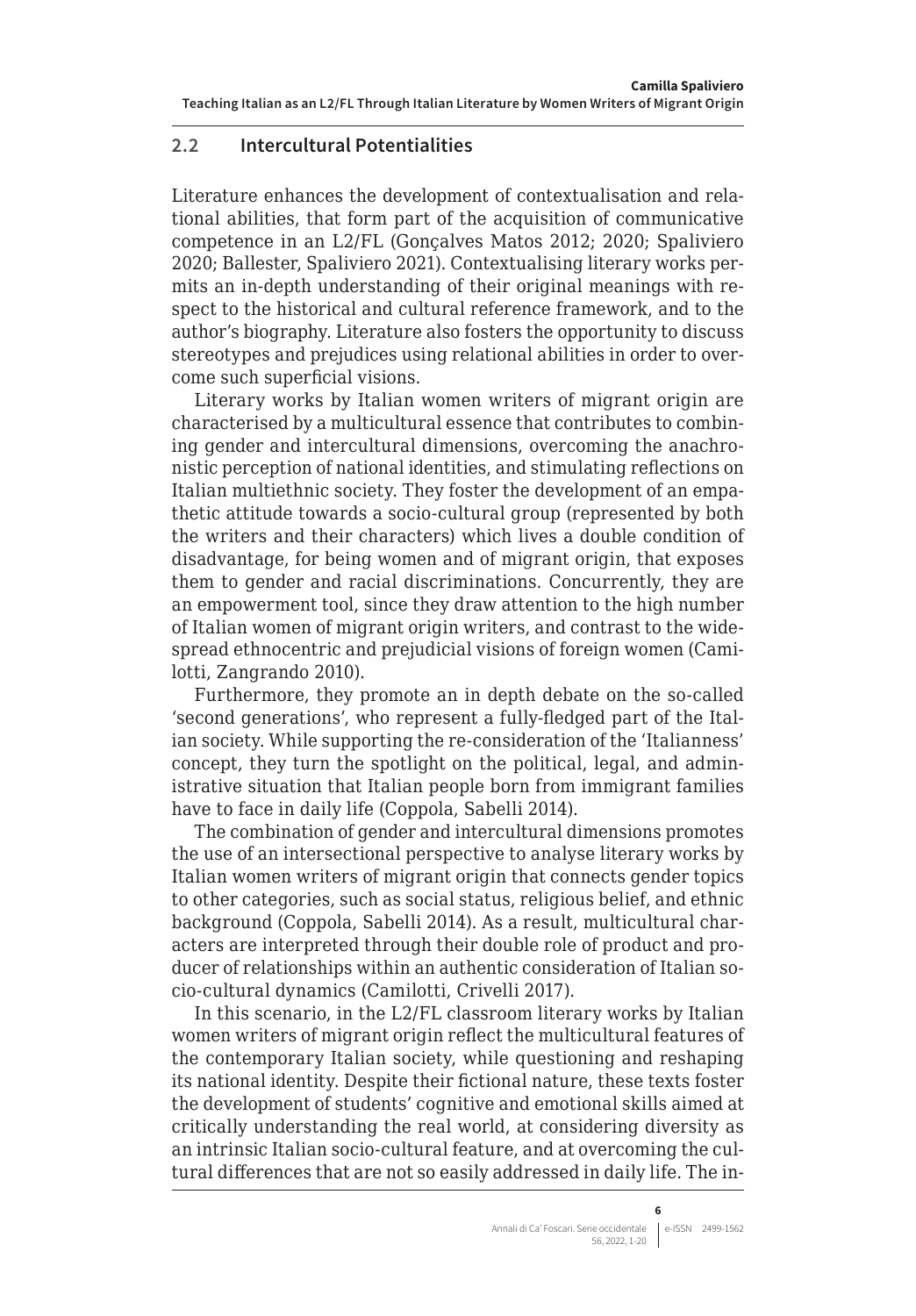tercultural potentialities of using these literary works afford the opportunity to reinforce:

- a. contextualisation skills: by situating the texts within the cultural context of production, relating them to the author's biography, and interpreting them through the identification of the writer's messages;
- b. relational skills: by interacting with the classmates, interpreting the texts from the present perspective, and developing a deeper awareness of oneself and of the Italian multicultural reality.

The interaction with these literary productions and other students facilitates the improvement of integrated language skills of an interactive type, by developing argumentative capacities and relational competences during classroom discussions, and of a manipulative type, by summarising and paraphrasing peers' ideas in pair and group activities. The connection between the use of linguistic, contextualisation, and relational skills takes place when students become aware of the historical and cultural position from which they read the texts; establish a dialogue to explain their reasons and listen to their classmates' opinions; accept the existence of different interpretations of the same text; use emotional resources to empathise with the writers, the characters, and their classmates; and build a common discourse in which the cultural implications that may compromise communication are clarified. These potentialities are beneficial in the FL perspective, where the cultural input is filtered by the proposals of the teacher and of textbooks, but also partial and outdated. Moreover, they are useful in the L2 perspective, where students can (re) think the reference models of the country in which they are living.

The teaching techniques aimed at reinforcing students' contextualisation and relational skills should be based on the hermeneutic approach and on social mediation methods (Spaliviero 2020).

The teaching techniques that support the development of contextualisation skills focus on the comprehension of the historical and cultural coordinates of literary productions, for example by answering to closed and open questions, and of Italian women writers of migrant origin's biographies, for instance by summarising the stages of their lives. Moreover, they deal with the interpretation of the past meanings from writers' perspectives, for example by identifying specific elements in the text, groupings, and matching words and definitions regarding textual significances.

The teaching techniques that enhance the acquisition of relational skills explore the intersections between literary productions and contemporary life, the interpretation of the present meanings from students' perspectives, and pair and group interaction aimed at training students to defend opinions, respect other students' ideas, and build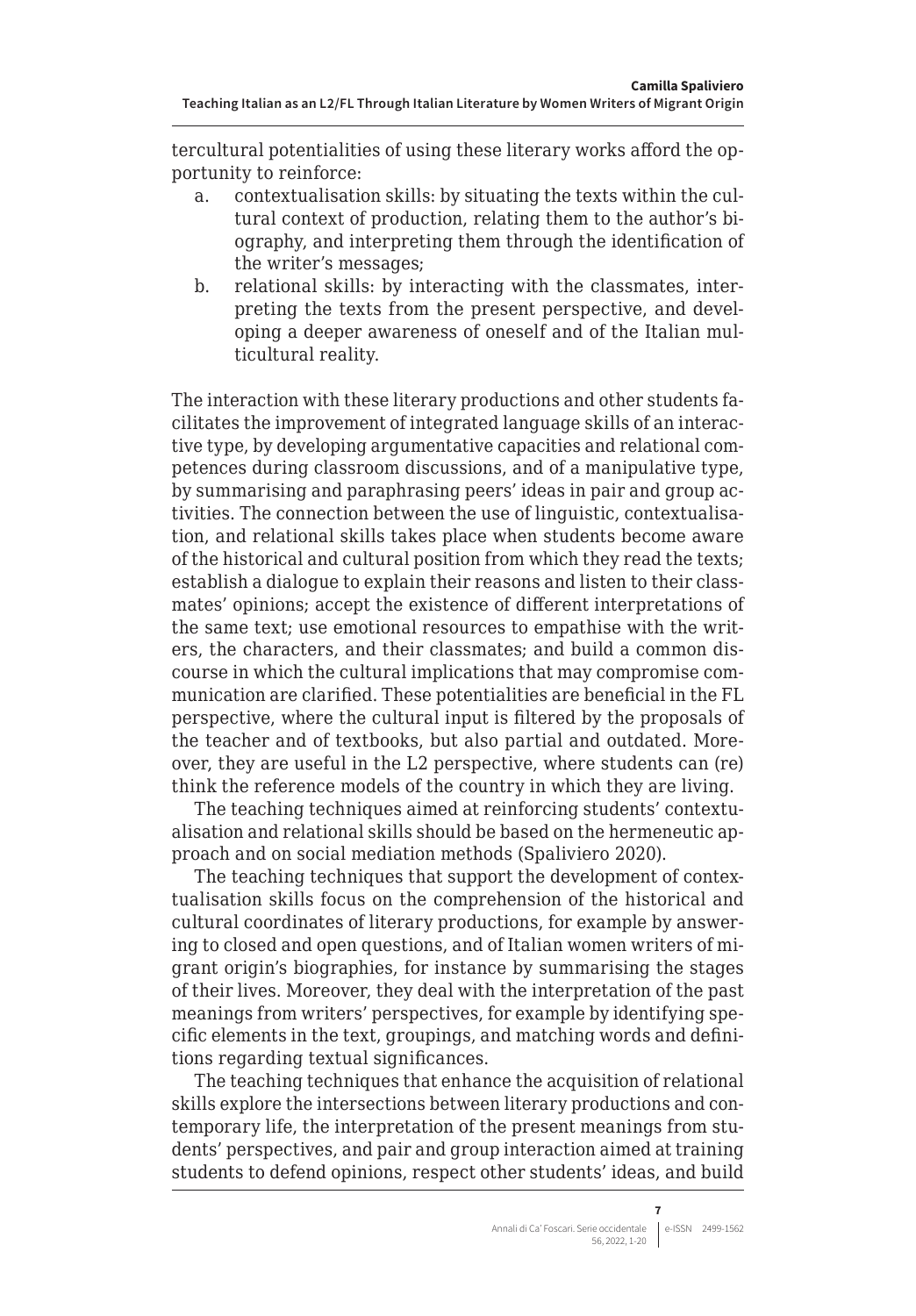<span id="page-7-0"></span>common discourses through the negotiation of meanings. Through the use of social mediation methods (such as peer tutoring and cooperative learning), students can be asked to discuss relevant and personal episodes dealing with the intercultural topics of the literary works; re-write the excerpt varying some elements, such as the historical context (from present to future time); discuss the current textual significances; and take notes on peers' current interpretations. The proposals of cognitive decentralisation activities, both inside and outside literary works, valorise students' points of view and promote the evolution from an ethnocentric view to an open thinking that assimilates the multiple representations of reality without denying one's own linguistic and cultural identity.

# 3 A Case Study: *Quello che abbiamo in testa* by Sumaya Abdel Qader

*Quello che abbiamo in testa* represents the opportunity of analysing the gender dimension from an intercultural perspective and on multiple levels, since women are both the subject and the object of the novel.

On the one hand, Sumaya Abdel Qader is an Italian woman of migrant origin, as she was born in Italy into a Jordanian-Palestinian family. Besides being a writer, she graduated in Biology, Linguistic Mediation, and Sociology. She collaborates with voluntary organisations that support Muslim women victims of discrimination, and in 2016 she became the first Muslim municipal councillor of Milan.

On the other hand, the protagonist is Horra, an Italian woman of migrant origin who was born in a Muslim Jordanian family and lives in Milan with her family. She works as a secretary in a law firm, she is finishing her university studies in law, she does voluntary service in an association that helps foreign discriminated women, she cultivates her faith by attending mosque, she is a wife and a mother, and she goes out with her heterogeneous group of friends. After reading an article on the oppressive function of the Islamic headscarf and assisting the umpteenth Muslim woman fired for wearing the veil, she reacts against the generalised idea according to which all Muslim women are submissive human beings, and she reflects on female roles and representations within a realistic contemporary Italian society. From that moment onwards, she starts challenging stereotypes, prejudices, and generalisations in order to feel finally free to be an Italian Muslim woman of migrant origin who is completely aware of the time and the space she is living in.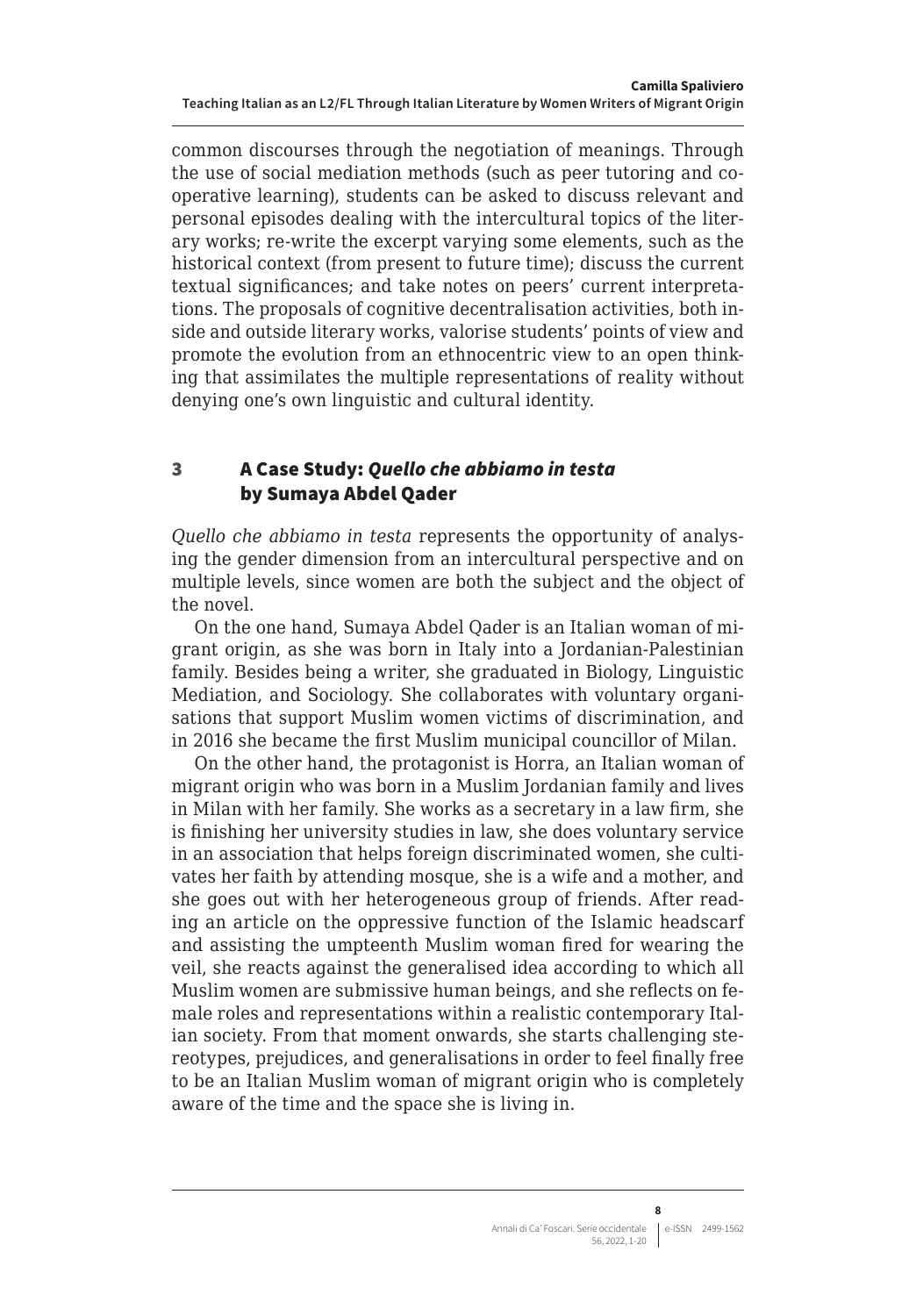## <span id="page-8-0"></span>**3.1 Linguistic Level**

*Quello che abbiamo in testa* represents a glimpse into the contemporary Italian language. Its linguistic features include the Arabic language, Italian linguistic varieties, and other foreign languages.

The novel is rich in Arabic words and expressions, that is the mother tongue of the protagonist's parents. Non-Italian lexemes are often associated with cultural-specific elements of Horra's country of origin, such as *haram* and *burkini*. As regards the concept of *haram* (sin), she describes the evolution of her parents' attitude from a strict to a flexible interpretation of the religious precepts, that still safeguards their identity without the bad influence of a distorted human interpretation of the divine will. On the occasion of her daughter's swimming course, Horra compares the adult people's judgmental attitude, while observing her wearing the *burkini* at the beach, with the enthusiastic response of her daughter's classmates, and expresses her admiration and hope for the younger generation. Moreover, Arabic phraseological expressions depict different cultural views on the world, like *bel gharb wel ghorba* (in the West, in the diaspora), that stands for the migratory experience of Horra's parents. The insertion of Arabic formulas in certain speech acts reveals specific cultural conventions. By referring to her adolescent requests to go out, Horra recalls her parents answering *InshaAllah* (Allah willing) for the impossibility of using the future tense in the Arabic culture, since future predictions are just in the hands of God. In addition, within the novel there are metalinguistic references to the characteristics of the Arabic language. Horra clarifies some Arabic lexical and phonetic features by explaining that God has ninety-nine names in Islam, and by reproducing the sound of the initial *h* of her name. She establishes a parallel between the Arabic *shu esmo* and the Italian *coso* (both mean 'thing'). She scolds her daughters for not employing proper Italian terms, but she also fondly remembers the corresponding Arabic expression that her grandparents used. She comments on her little knowledge of Arabic in contrast with the stereotypes of her proficiency level and non-Italian nationality due to her parents' origin. Within the novel there are some examples of Italian incorrect pronunciation by a Moroccan character, Fatima, because of her mother tongue interference. The phonetic errors are made 'visible' and 'audible' through the reproduction of a dialogue and the incorrect transcriptions of the words, such as *nienti*, *rigolarminte*, and *pilligrinaggio* (instead of *niente* 'nothing', *regolarmente* 'regularly', *pellegrinaggio* 'pilgrimage').

Moreover, the novel combines a range of words and expressions that reflects Italian linguistic varieties and foreign languages. The code-switching phenomena from standard Italian to the diatopic variety of the Milanese dialect takes place frequently. While Horra is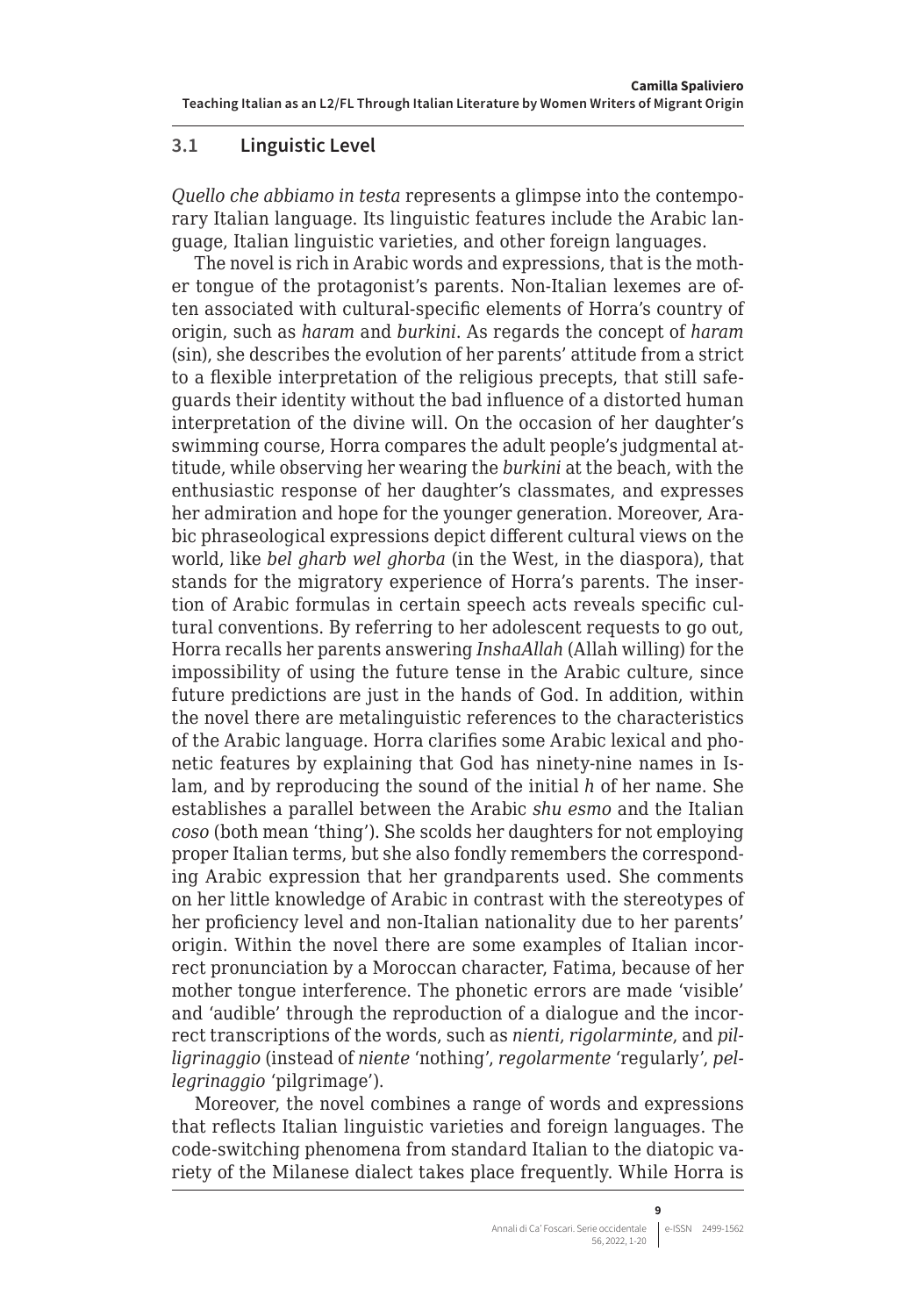thinking about her daughter and receives a phone call from her, she recalls her mother saying that this means that Zena is blessed by the angels, and comments to herself: *sperèmm* (standard Italian: *speriamo*, 'hopefully'). Also colloquial and popular words associated with family registers appear frequently. To show her disapproval at buying her daughter a pair of trousers because of the status they represent, Horra uses a colloquial register to ironically describe the act of paying: *sgancio un "deca" dopo l'altro* (standard Italian: *pago una banconota da dieci euro dopo l'altra*, 'I drop a ten euro banknote after another').

The foreign language words and expressions are employed both by Horra and her daughters, who study English and German at school. The protagonist often employs English terms and idioms that belong to mass media and labour market semantic fields (such as *post* and *mobbing*), or that have gradually entered the Italian language as loanwords. She she tries to *sembrare cool* (to look cool) when signing for her daughter's release from her swimming course. In turn, Horra's daughters replace Italian words and expressions by using the German and English translations. Zena says *es gefällt mir nicht* (I don't like it) and *what about my privacy?!* to respectively communicate her dislike for her mother's veil, and after seeing Horra taking a photo of her at the clothing store. Moreover, they combine English terms with slang expressions that belong to their youth language. Zena explains that she invited her mother to go shopping because *mi serviva il cash, i money* (I need cash, money), and when speaking about music with her peers they comment *è per sfigati raga* – *be', meglio dei tuoi trapper* (it's for losers – well, it's better than your trappers).

Finally, Horra's oral speech comprises Italian formal, informal, and colloquial registers, depending on the communicative event and on the dialogue partners. When meeting clients at the law firm, she uses a refined formal register, employing courtesy forms (*Lei* instead of *tu* for the second person singular). On the contrary, while reflecting on what to write in a Facebook post, she wonders who will read *tutta 'sta roba* (standard Italian: *tutta questa cosa*, 'all this stuff'). Finally, she uses a colloquial register, defined by metaphoric vocabulary and colourful idioms, to describe the scene in which she arrives at work *in straritardo* (super late), imagines saying to her boss, who asks her to come urgently to his office, *Senti, non capisco che diavolo vuoi, quindi se vuoi cazziarmi fallo* (Listen, I don't know what the hell do you want, so if you want to yell at me, then do it), and hears him replying *Brava, è una bomba!* (Well done, it's a bomb!) regarding her Facebook post.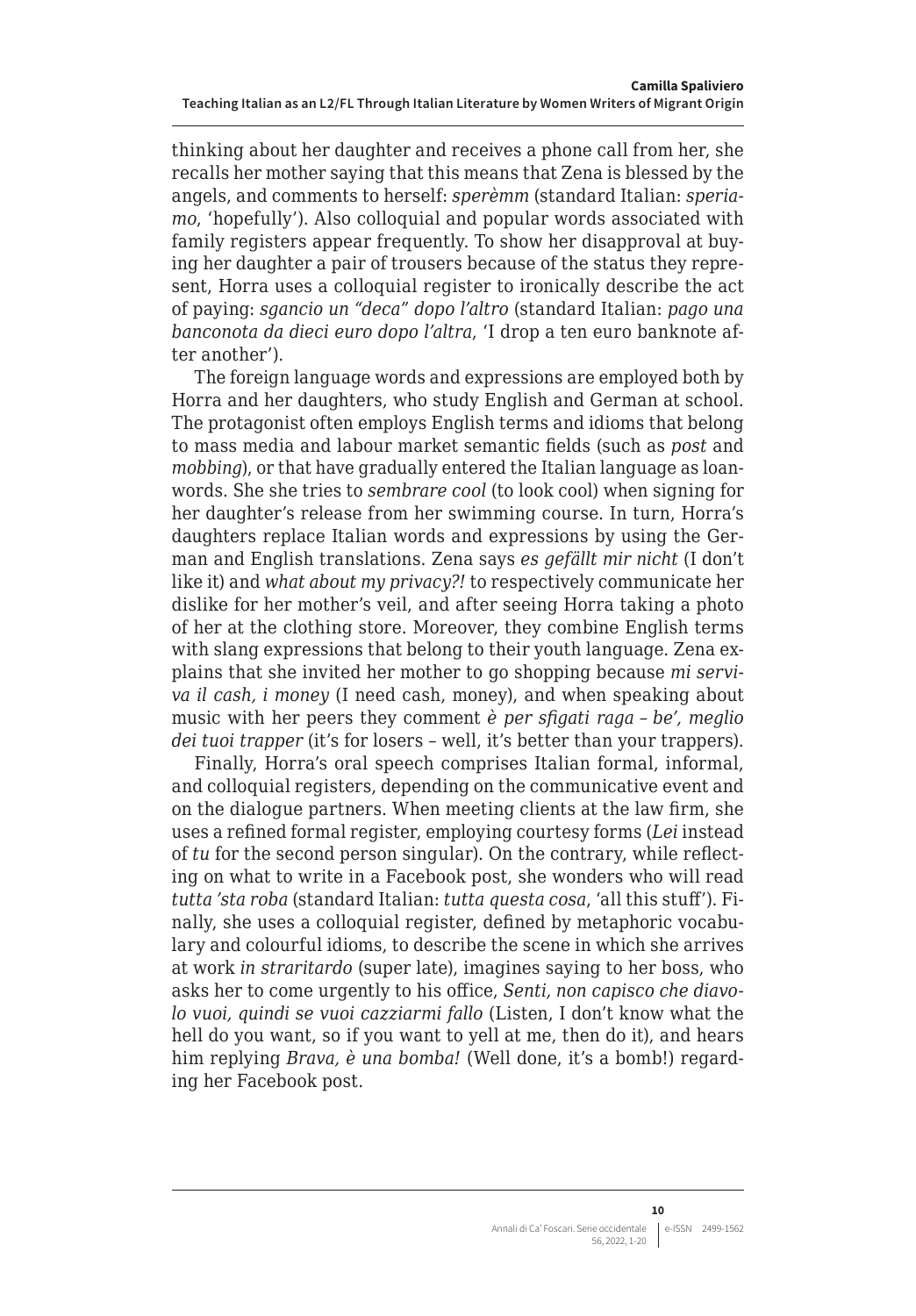## <span id="page-10-0"></span>**3.2 Intercultural Level**

*Quello che abbiamo in testa* describes some representative traits of the multiethnic Italian society through a realistic portrayal of an Italian Muslim woman of migrant origin within an authentic Milanese urban space. At the same time, it reproduces the most widespread stereotypes and prejudices regarding immigrant and Italian of migrant origin women, with the aim of analysing and denying these simplified ethnocentric visions.

The novel addresses the issue of the multicultural identity of Italian women of migrant origin through the description of the protagonist's backgrounds and daily life. The meaning of her Arabic first name is literally translated as 'free' and accurately explained in order to introduce the theme of Italian women of migrant origin's freedom and self-determination. Horra reflects on the inherent limitations of the 'freedom' concept, that especially characterise Italian of migrant origin women's lives, who simultaneously contain multiple identities that are difficult to 'label' within fixed classification schemes. In fact, throughout the novel she constantly swings over the border of the Occidental and the Oriental worlds feeling often excluded by both dimensions. This condition of cultural suspension is shared by other figures. When presenting her two daughters, Horra points out their main differences, explaining that they have both been educated to respect religious traditions but developed diverse attitudes towards the veil with the result that just one of them wears it. While illustrating the story of her family, she underlines the different perception of 'home' from her parents' and siblings' perspectives that initially causes the feeling of living in limbo. According to her father and mother, 'home' is their country of origin and is situated in the *hara*.<sup>2</sup> For this reason, they haven't bought either the Italian house where they have been living for fifteen years or a single piece of furniture. On the contrary, for Horra and her siblings 'home' is in Italy, that is the country where they were born, have grown up, and want to become adults.

Moreover, the novel details the relationship between Horra and the social and cultural environment of Milan. She narrates how people's glances at her differ depending on the diverse locations of the city. When she enters the metro, she usually notices the surrounding people's negative impressions because of her veil, in spite of the freedom that defines both her name and her choices. Instead, while she passes through *via Padova*, defined as one of the most multiethnic streets of Milan, she perceives that her veil goes almost unno-

<sup>2</sup> The middle class neighbourhood in Jordan where Horra's grandparents reside and also her parents want to live.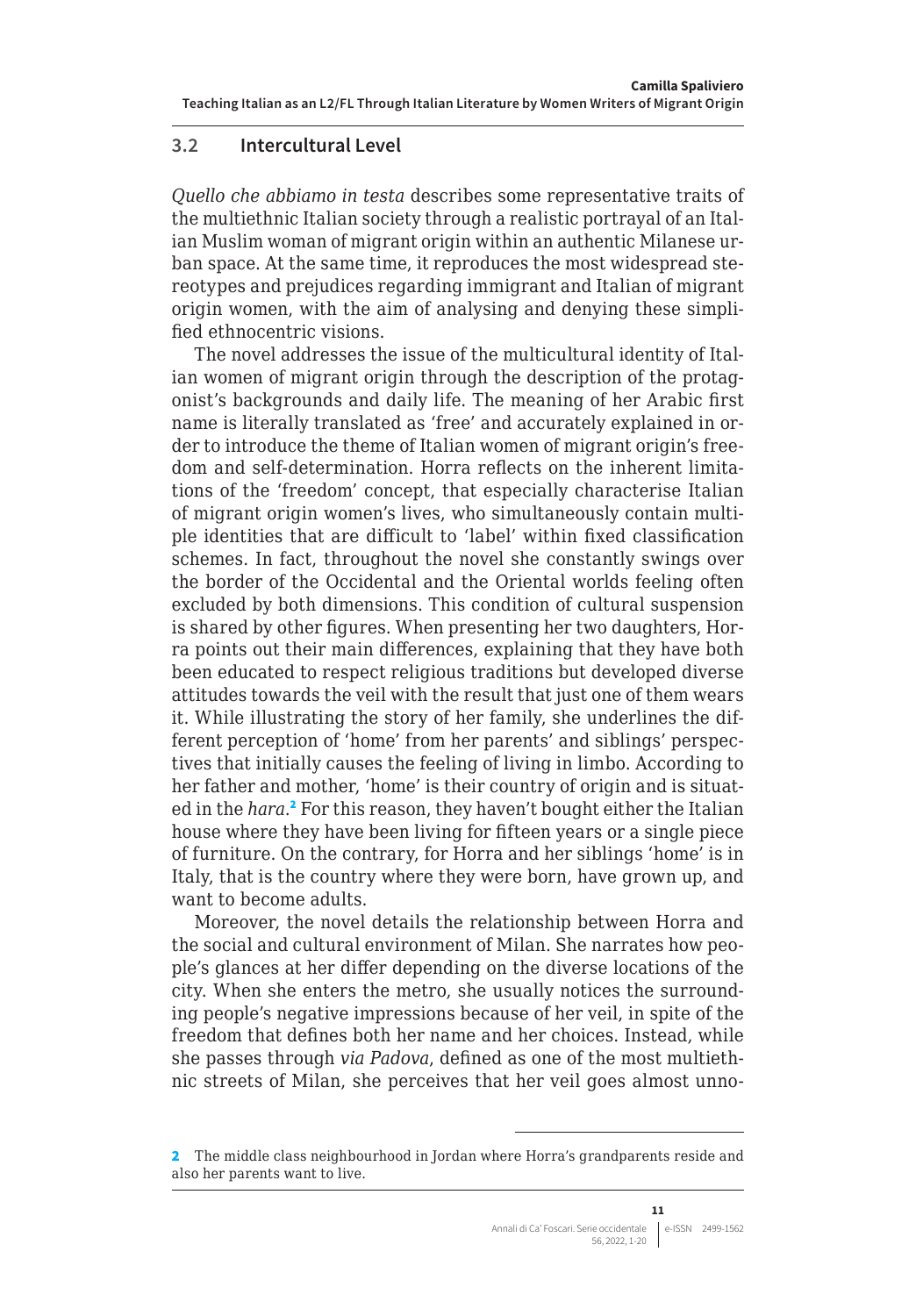<span id="page-11-0"></span>ticed among the objects and clothes that people of various religions and cultural traditions wear.

In addition, the novel presents a series of common stereotypes and prejudices regarding immigrant and Italian of migrant origin women, and in particular those who are Muslim and wear the veil. While doing voluntary service, Horra comes into contact with several cases of discriminated women who can't find a job because of their foreign origins, or are hired only to do menial jobs, work as cleaners, and take care of the elderly, regardless of their qualifications. Then, she describes the difficulty of renting a house after showing up in person to the owners, who frequently change their mind after seeing her veil. She refers to the typical comments on her veil depending on the season: during the summer people ask whether she is dying of the heat, whereas during the winter they are envious for not keeping as warm as they think she is. When introducing a blond-haired, clearskinned, and blue-eyed Muslim friend of hers, Horra reports people's incredulous reactions and their difficulty in accepting that Muslim women are not only dark-haired and Arab. After hearing a man calling her and her friends 'talibans', they speak about the faulty generalisations on Muslim women who wear the veil by recognising that oppressed Muslim women do exist, but they don't represent the entire category. On the contrary, Horra symbolises a different model of the Italian Muslim woman of migrant origin, who disputes to these ethnocentric visions by considering that wearing the veil is a rebellious and feminist act. On reading the article on the submissive function of the Islamic headscarf, she acknowledges that wearing the veil is not always the result of a conscious decision, but she also reflects on the freedom of many Muslim women's spiritual journeys by remembering her choice to start wearing the veil.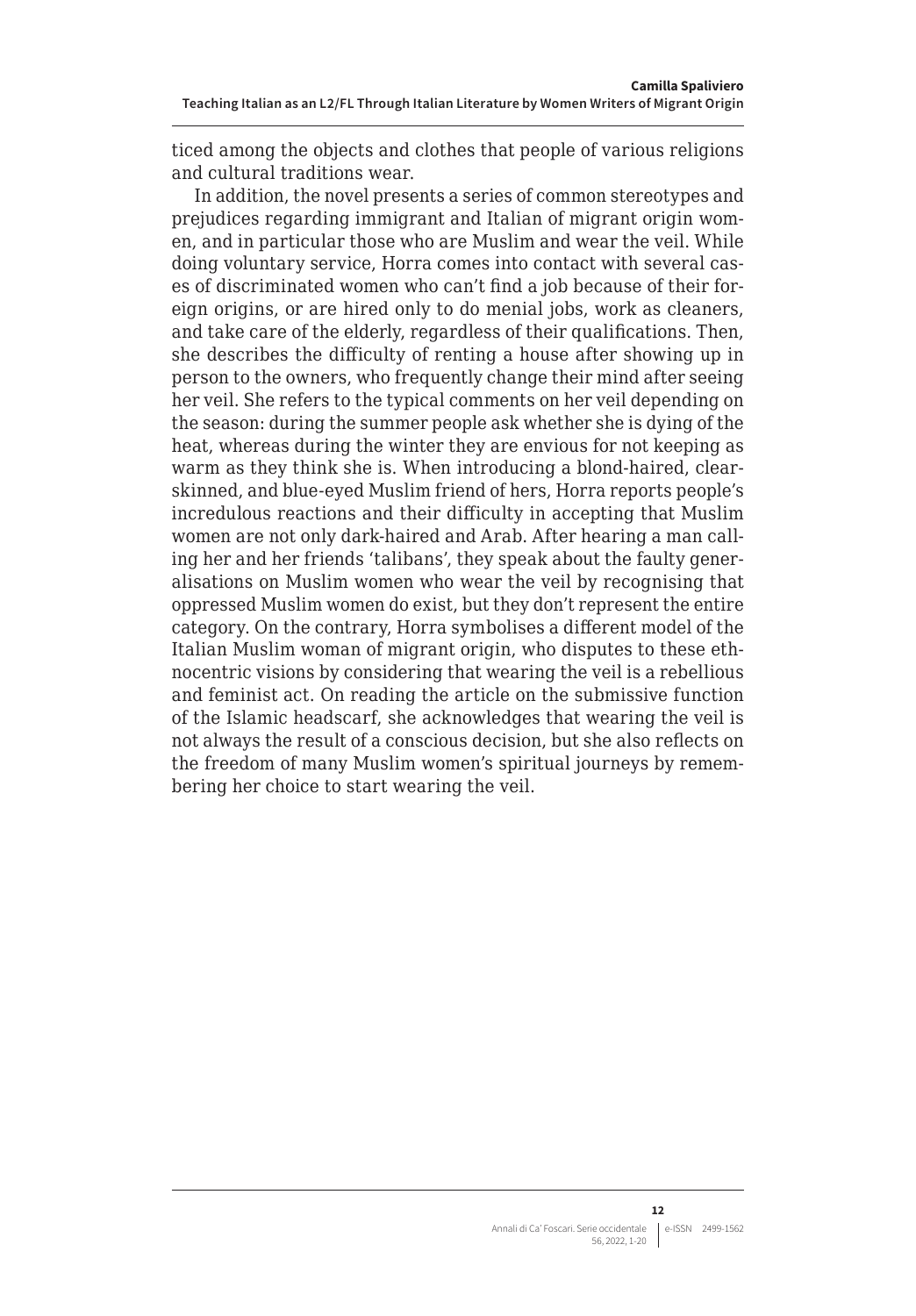## 4 An Interview with Sumaya Abdel Qader

I interviewed Sumaya Abdel Qader in order to know her opinions regarding the role that literary works by Italian women writers of migrant origin, and in particular *Quello che abbiamo in testa*, play in fostering SLA, gender education, and the intercultural dialogue.<sup>3</sup> The purpose of the interview is to connect the previous teaching considerations to the ideas of the author, who both lives and narrates the multilingual and multicultural identities. As written in the novel, the facts are inspired by true stories.

- [C.S.] In your opinion, what contribution can the works of contemporary Italian literature regarding women and written by Italian women writers of migrant origin make within the current Italian, multilingual, and multicultural educational system? I am speaking about all the age groups, from the middle school onwards, including the courses of Italian as an L2 and FL for adult learners.
- [S.A.Q.] The contribution that works of contemporary Italian literature regarding women, and written by Italian women writers of migrant origin, can make is extremely important because there is still little awareness of what the story of a migrant is. In addition, the woman's point of view is particular and can give an added value to the narration. In spite of this, I often collaborate with schools and I have noticed that the reading of works by writers of migrant origin is near zero. At least, it has never happened to me to see a teacher suggesting this kind of reading to their students. On the other hand, works by migrants' sons and daughters have started to circulate, and to date several works by Italian women writers of migrant origin have been published. Just think, for example, of Igiaba Scego's works. I have also seen some extracts of my works in middle and upper secondary school textbooks. Moreover, I noticed that also some university courses have also begun to include them. Despite this, we are still considered as migrant authors. In the libraries I have often found my works under the label of 'migrant writers'. Instead, I am an Italian writer with a migrant background, since my parents lived a migratory experience. I have never lived such an experience and so I have no idea of what it means, except for the stories that my family and other acquaintances told me. Therefore, having a voice in this sense is very useful to furthering understanding of who some of the students attending the current Italian school system are, since there

<sup>3</sup> The interview took place on Skype, on January 20, 2021, and lasted approximately 30 minutes. Both the Italian transcription and the English translation of the interview have been read and approved by the author.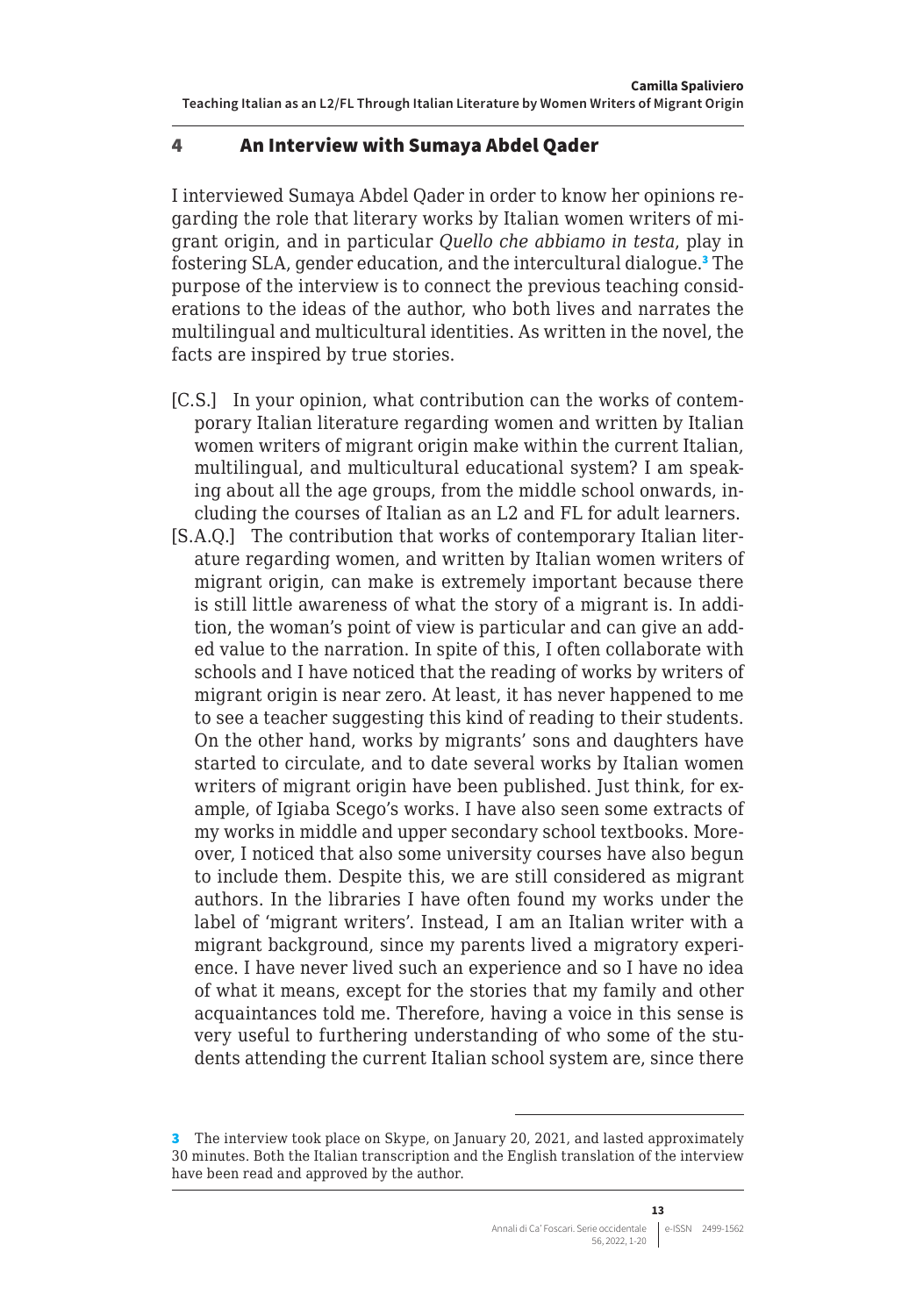are more and more pupils who have lived a migratory experience, or were born from people who had lived it. Actually, these students are either considered as 'normalised' pupils, that is, exactly like their classmates who were born within Italian families and cultural traditions, or as 'migrant' students, whose stories often fail to emerge, as if their personal migratory experience or their parents' one were like a halo – present, but not so visible. What else is a problem? The Italian publishing system doesn't have much of a choice. In other countries people read a lot and the literary production by writers of migrant origin is bigger. Maybe in Italy the situation is different because of the general diffidence of the average Italian towards reading and writing. Besides, people continue talking about recent immigration, whereas the threshold of forty years of migration has almost been reached and so in Italy the migratory experience doesn't represent a recent phenomenon anymore. To sum up, I definitely consider the reading of Italian writers of migrant origin and especially of women – since the female approach is always distinctive – very fruitful.

- [C.S.] How does your identity as a woman writer, but also as a sociologist and a politician, influence your writing?
- [S.A.Q.] This is a problem [laughing]. Let me explain. Except for a contribution in a book, I generally don't write scientific papers. I write novels using simple, popular language. Nevertheless, since in my mind I have complex concepts and categories, and I do think in a structured and scientific language, translating these schemes into a simple story and language, comprehensible to all, is really hard. In other words, to express the complexity of which one is deeply aware in a novel, is a tough proposition. I would like to write a million things but I can't, I would like to develop thinking but I already know that it won't be possible to cover it all. I mean, the Muslim woman who plays the main character in my novel can't represent *all* Muslim women. And this concerns also my involvement in the screenplay of *Skam Italia*. 4 People said that my characters don't represent all Muslim women. Of course they can't! My stories just show a little piece of the world. Thus, all the stories I have written can be combined in order to depict complementary nuances about the same topic. To conclude, my identity is both complicated, because it makes it difficult for me to develop complex themes in a popular and accessible language, and useful, since it allows me to have an articulated vision of the world as well as to recognize and to deepen its various dimensions.

<sup>4</sup> *Skam Italia* is a webseries on Generation Z and consists of four seasons. The protagonist of the fourth season is Sana, an Italian Muslim girl of migrant origin.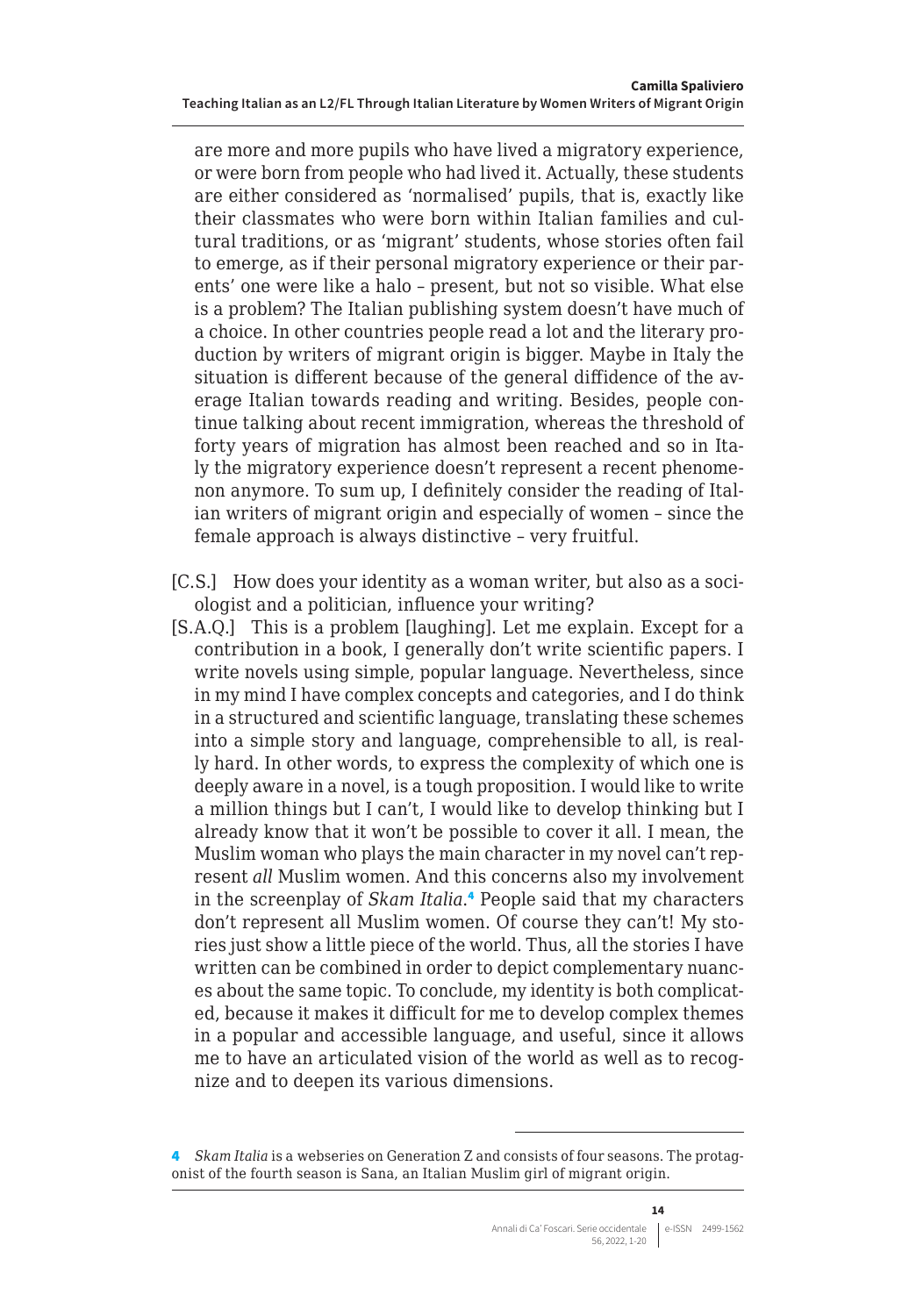- [C.S.] In your latest novel, *Quello che abbiamo in testa*, there are several Arabic words and expressions. For example, the concept of *haram*, the significance of greetings, the meaning and the perception of *Allah Akbar*. In your opinion, what educational opportunities would these words and expressions offer during their reading within the school context?
- [S.A.Q.] First of all, there must be an effort to restore dignity to words. They are often inappropriately used as well as constantly loaded with more and more political connotations. Just think of the word 'immigrant', which has acquired an increasingly negative political charge. Once it was differently perceived, and a 'migrant' was almost a poetical figure. Today, the 'immigrant' is a figure associated to horrible concepts and to somebody who invades our country. Second, in my latest novel I decided to insert Arabic words because they belong to my linguistic identity. Strictly speaking, Arabic is my mother tongue, since I spent the first three years of my life at home, with my family, where I just listened to and spoke Arabic. Even if I was born and raised in Italy, Italian was introduced later, at the kindergarten, when it became my first language. As a result, I don't have the same linguistic and communicative competence in Arabic as I have in Italian. Hence, in *Quello che abbiamo in testa* I didn't choose random Arabic words to insert. On the contrary, I selected specific Arabic words whose original meanings are usually distorted by the common imagination, in order to restore their dignity and importance. I explained it in the novel: for a Muslim, the expression *Allah Akbar* is imbued with spirituality. Despite this, it has become one of the most hated expressions. Even Muslim kids don't want to hear it, because it has been associated with terrorism, horror, closure, and it has ended with evoking ISIS, Al Qaeda, and a negative semantic field in general. Thus, I consider that the effort to give due weight and to restore dignity to words is fundamental. I personally try to do it as much as I can, weighing the words a lot. I never write a post in five seconds, instead I can spend a whole hour on selecting the more appropriate terms. And when I employ some words and expressions that are normally associated with other concepts, instead of being used with their original meanings, I always try to explain them. I have consciously set myself this goal. Therefore, when I collaborate with schools and I meet the students, I constantly try to pursue it.
- [C.S.] Which relationship did you want to develop between the protagonist of the novel, an Italian woman who was born from Jordan Muslim parents, and the urban, social, and cultural environment of Milan?
- [S.A.Q.] I wanted to bring out the story of an Italian Muslim woman who lives in her time and space. On the one hand, I made the ef-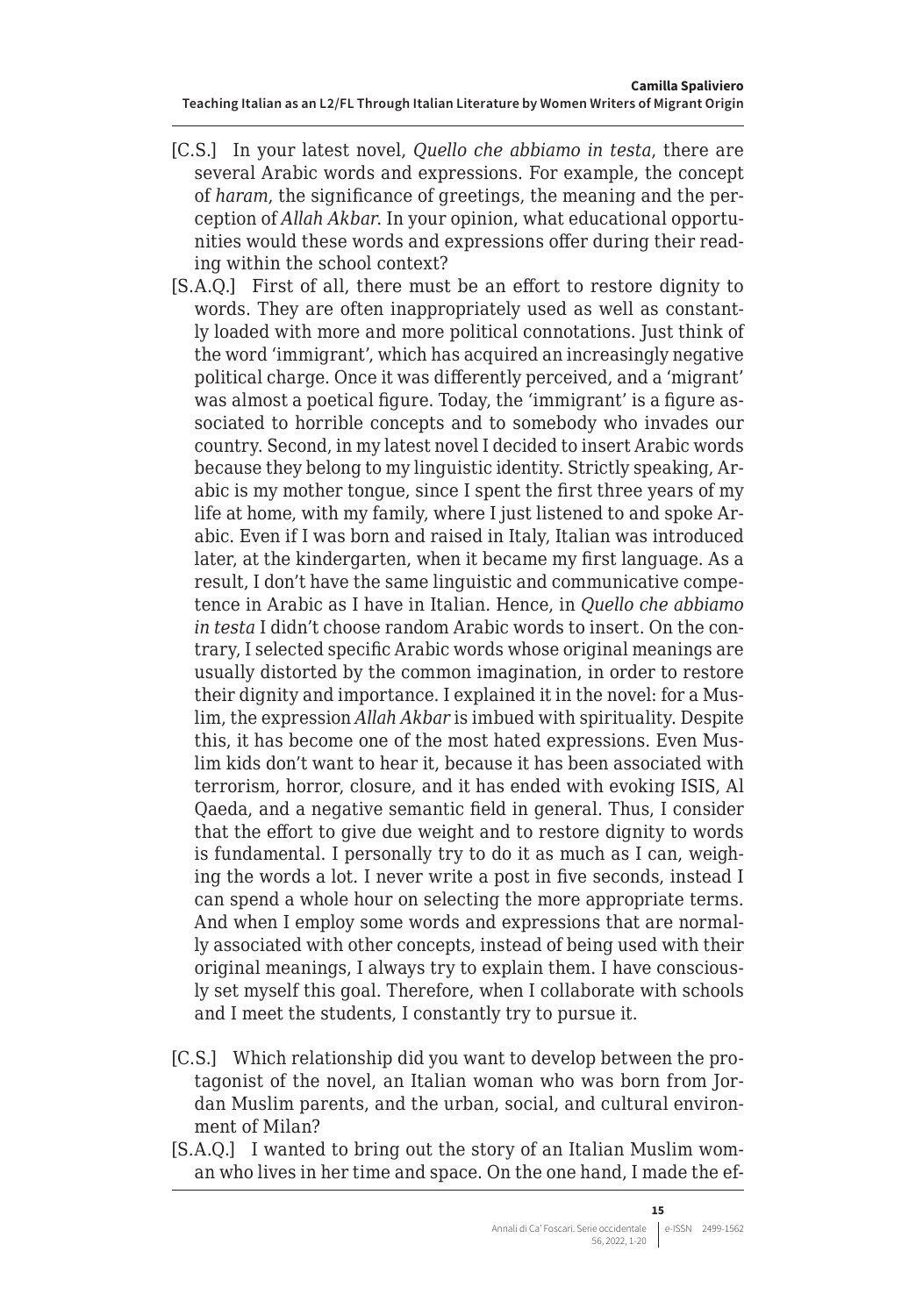fort to describe Milanese roads, spaces, and locations. On the other, my aim was to narrate the existence of a Muslim woman, who is always seen as a foreign person – a foreign body – but actually socializes and even commits herself to doing useful actions. Generally, nobody notices women doing voluntary services, except for the narrow circle of people who collaborate with them, because these are perceived as invisible actions. As a result, according to the common perception there aren't any Muslim women involved in voluntary work. Instead, there are plenty of them! Just think of the current pandemic situation: women, more than men, are doing voluntary service by packing, delivering, accompanying the elderly, etc. To sum up, in my latest novel I have definitely tried to give a complete vision of the protagonist's life, even if I would have liked to develop it more – maybe in my next work this aspect will be examined in depth.

- [C.S.] The protagonist of your novel considers the choice of wearing the veil as a sign of emancipation. What stereotypes and prejudices did you want to bring out and deconstruct? What role can this story play in the development of a more conscious, inclusive, and plural vision of women in Italy?
- [S.A.Q.] I'll start by answering the latest question: what role does the story play? Indeed, it is aimed at deconstructing a certain common imagination and proposing a valid alternative. However, which is the problem connected to the deconstruction of specific stereotypes and prejudices regarding Muslim women, in particular? They aren't all stereotypes and prejudices! I mean, it can't be denied that submissive and oppressed Muslim women, on whom the veil is imposed, and who are victims of the patriarchal society's violence, do exist. The problem is that people generalise. As a result, this image becomes the representation of *all* Muslim women, and a general expression of Islam. But that isn't true! And this is the central point that I'm trying to deconstruct and to clarify in the novel. On the one hand, this kind of problem exists, in fact there are some characters that represent it. On the other, there are figures who try to oppose and to solve it on behalf of a different religious vision. Thus, which is the correct religious and interpretative dimension? It's the one that does good for mankind – I think it is natural to support this. The readers of my novel will certainly support Horra instead of siding with the 'uptight' characters or the man who beats his wife. In this way, they will be stimulated to realise that different types of Muslim people do exist. My purpose was exactly to short-circuit the 'certainties' that people have about Muslim men and, in particular, about Muslim women. Therefore, the assumption that wearing the veil is a rebellious and feminist act was born of a provocation. What does it mean? It means that there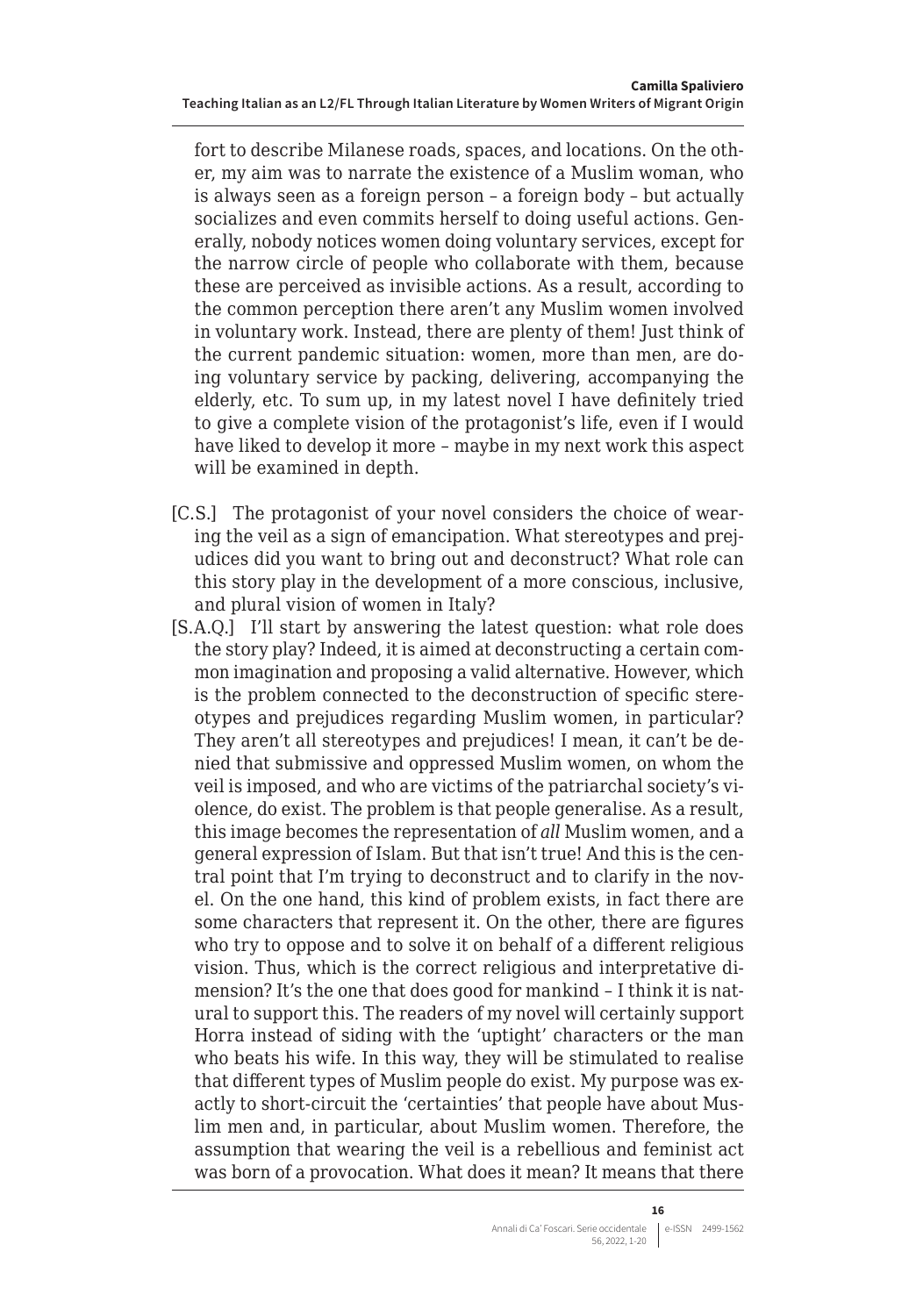<span id="page-16-0"></span>actually are many Muslim women who can freely choose, without any obligation, to wear the veil as a part of their spiritual journey. And they do it also as a rebellious act against a more general standpoint that would like women to have different attitudes, or against the trend that obliges them to have perfect bodies to exhibit and to show off. I do believe in the feminist principle according to which women must be free to self-determine and to emancipate themselves. And self-determination and emancipation have a spiritual dimension as well. I can decide to deprive myself of something as an act of faith and a spiritual exercise. For example, during Ramadan I deprive myself of food after sunrise and before sunset by considering it as an exercise of will. Religions propose this often, since training our souls builds stronger personalities – of course when these choices are free! And I think that everybody has the right to decide independently, in order to search for their balance.

- [C.S.] At the beginning of the novel you quoted the following sentence by Tina Anselmi: "Una donna che riesce, riesce per tutte le altre".<sup>5</sup> What are your wishes for the future of the Italian literary production by women writers?
- [S.A.Q.] I hope that Italian literary production by women writers will be more and more influential and that the perception regarding their works will evolve positively. It seems that women can only write for a female audience, and actually their works are often more read by women than men. Indeed, their works convey a different, additional contribution of sensibility. Actually, there are many Italian women writers but it seems that they are numerically inferior to their male colleagues, and so their works are definitely less famous. Moreover, it looks as if women writers must only ever develop certain topics. But that isn't true: women can write about everything! So, I hope that they will become more and more flexible and transversal as regards content issues, since there are plenty of works dedicated to gender, feminism, political reflections regarding women participation in positions of responsibility, etc. Therefore, I really would like people to change their outlook on the literary production by women writers, since it is still considered 'peculiar', 'special', and almost not worthy of male reading, despite women authors' increasingly intense activity. Generally speaking, I wish that women could become more and more an integral part of the different dimensions (political, social, economical, etc.) that constitute our country without having to pay constant attention to quotas. I do really hope that their expertise will win, that is, that women will just be defined by their merits and capacities in doing something.

<sup>5</sup> 'A woman who succeeds, succeeds for all the others' (transl. by the Author).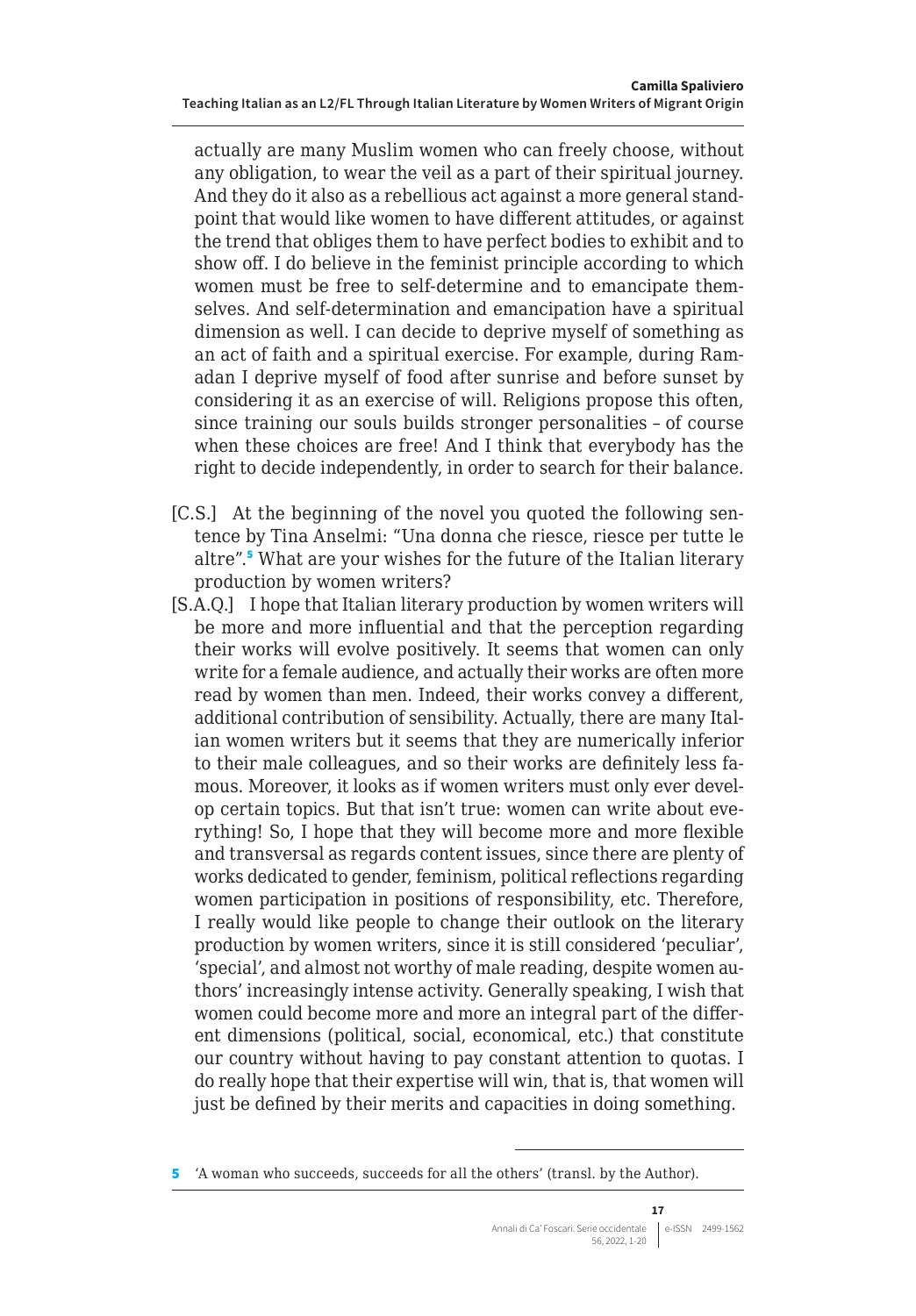### 5 Conclusions

Both the teaching considerations and the key aspects of the interview support the use of literary works by Italian women writers of migrant origin for the teaching of Italian as an L2/FL.

Their multilingual and multicultural features foster the reconsideration of a frequently anachronistic, monolingual, and mono-cultural didactic proposal in favour of a more updated and intercultural one. Instead of representing languages and cultures as fixed systems, based on binary relationships of domination, these texts narrate linguistic and cultural evolution and mutual influence. As a result, they not only exhibit the coexistence between diverse traditions within the same country, providing the tools to understand the current Italian reality, but also invite participation in the construction of new intercultural communities.

These reflections fit into the wider issue of the literary canon, and advocate the inclusion of Italian literature by women writers of migrant origin for the teaching of Italian as an L2/FL in order both to introduce a gender insight into literary didactic proposals, and to reflect the dynamism of today's Italian socio-cultural system.

# **Bibliography**

Abdel Qader, S. (2019). *Quello che abbiamo in testa*. Milano: Mondadori.

- Balboni, P.E. (2014). *Didattica dell'italiano come lingua seconda e straniera*. Torino: Loescher/Bonacci.
- Ballester, J.; Spaliviero, C. (2021). "CLIL and Literary Education: Teaching Foreign Languages and Literature from an Intercultural Perspective. The Results of a Case Study". Carrió-Pastor, M.L.; Bellés Fortuño, B. (eds), *Teaching Language and Content in Multicultural and Multilingual Classrooms*. London: Palgrave Macmillan, 225-51.
- Bertolio, J.L. (2021). *Le vie dorate. Un'altra letteratura italiana: da San Francesco a Igiaba Scego*. Torino: Loescher.
- Borri, A.; Bertini, L. (2016). *Leggere per scrivere. Antologia letteraria*. Torino: Loescher.
- Camilotti, S.; Civai, S. (a cura di) (2018). *Straniero a chi? Racconti*. Venezia: Edizioni Ca' Foscari. <http://doi.org/10.30687/978-88-6969-290-1>.
- Camilotti, S.; Crivelli, T. (2017). *Che razza di letteratura è? Intersezioni di diversità nella letteratura italiana contemporanea*. Venezia: Edizioni Ca' Foscari. <http://doi.org/10.14277/978-88-6969-181-2>.
- Camilotti, S.; Zangrando, S. (a cura di) (2010). *Letteratura e migrazione in Italia. Studi e dialoghi*. Trento: Uni Service.
- Carroli, P. (2008). *Literature in Second Language Education: Enhancing the Role of Texts in Learning*. London: Continuum.
- Carroli, P. (2010). ""Oltre Babilonia"? Postcolonial Female Trajectories Towards Nomadic Subjectivity". *Italian Studies*, 65(2), 204-18.